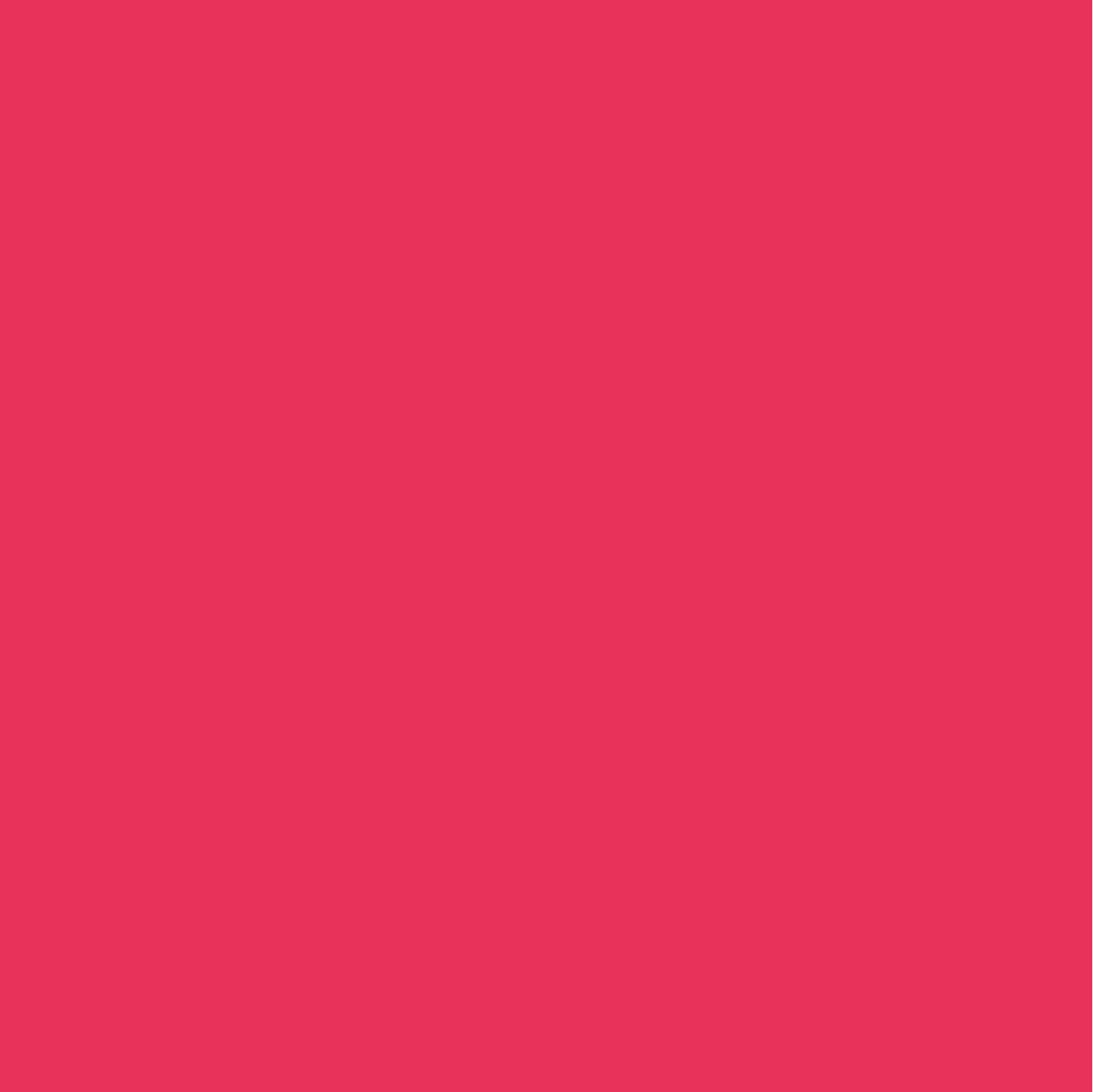## *Contents*

| <i><b>Introduction</b></i>                                                               | 1  |
|------------------------------------------------------------------------------------------|----|
| Limiting, risky and second best but intriguing:<br>how young people view Apprenticeships | 3  |
| <b>Challenging perceptions, growing demand:</b><br>three practical steps to take         | 6  |
| How can you inspire the future?                                                          | 9  |
| <b>Conclusion</b>                                                                        | 11 |
| <b>References</b>                                                                        | 12 |
| About PwC                                                                                | 13 |
| <b>About the Education and Employers Taskforce</b>                                       | 13 |
| <b>About the authors</b>                                                                 | 14 |
| <b>Contacts</b>                                                                          | 15 |

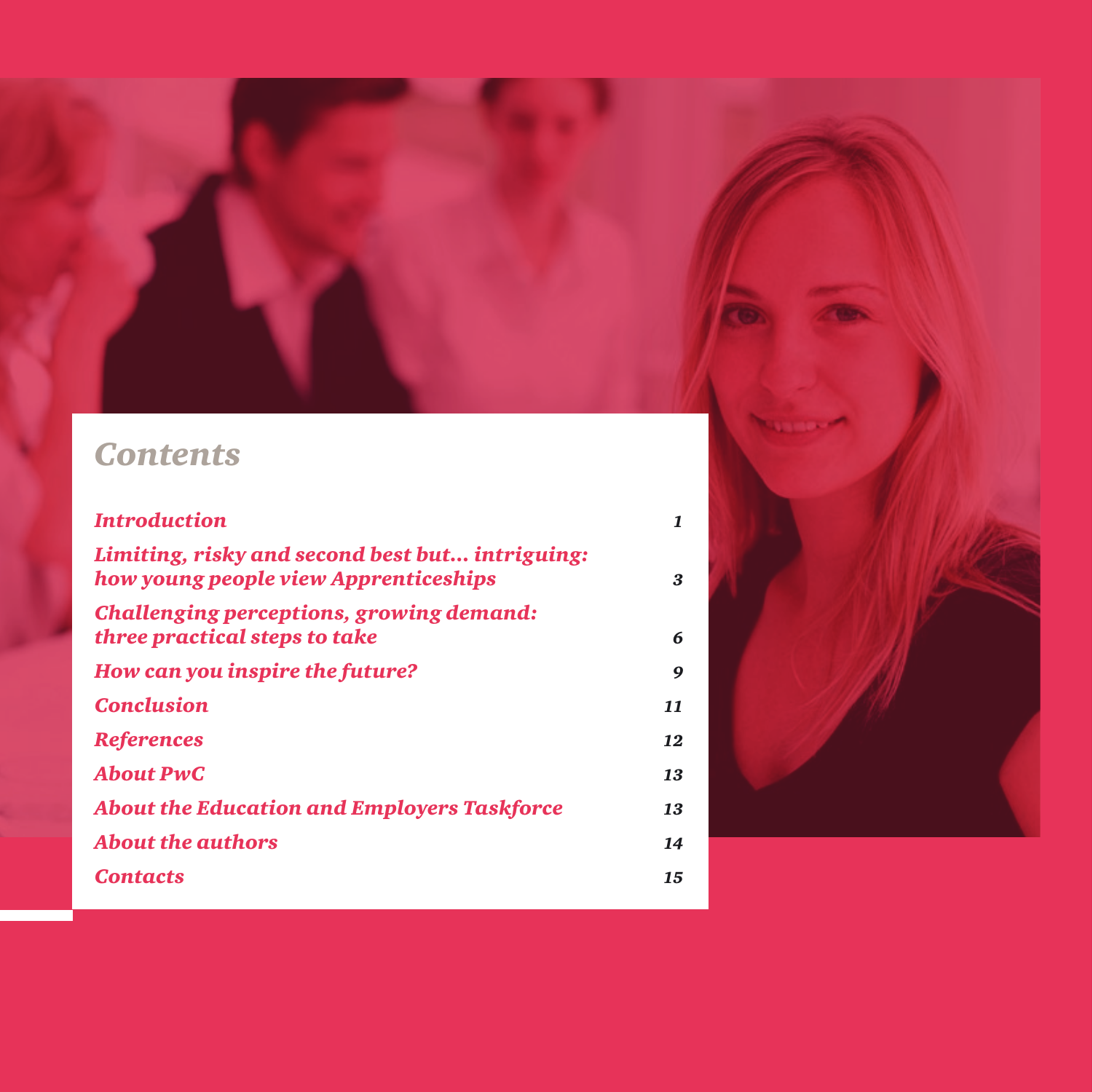## *Introduction*

*Today, young people in the UK face a challenging job market for a wide range of reasons. One key reason is an uneven fit between their interests, the qualifications and knowledge they possess, and what different prospective employers really want of their new recruits.* 

In other countries, where the relationship between the classroom and workplace is stronger, the school-to-work transition is easier. A key element which differentiates young people's experience in those countries is the existence of robust Apprenticeship systems.

There, strong Apprenticeship systems work for both employers and young people. The benefits to employers are proven, such as increased productivity, ability to recruit talent and development of the skills needed for growth. In the UK, significant Government investment in recent years is beginning to result in more employers turning to Apprenticeships as a new model for recruitment and development of talent, especially in 'white collar' occupations where the model is relatively unexplored.

CEOs and business leaders consistently identify workforce skills among their top priorities. In PwC's 2012 Global CEO survey, creating a skilled workforce was the number one investment priority for CEOs globally. Those surveyed were equally clear that, to address the talent challenge, they need to use new models for recruitment and development – and new talent pools. Apprenticeships are an example of the move towards new models, as they create different entry routes that are attractive and accessible to a broader and more diverse talent pool, and enable employers to better develop a workforce with the skills they need for the future.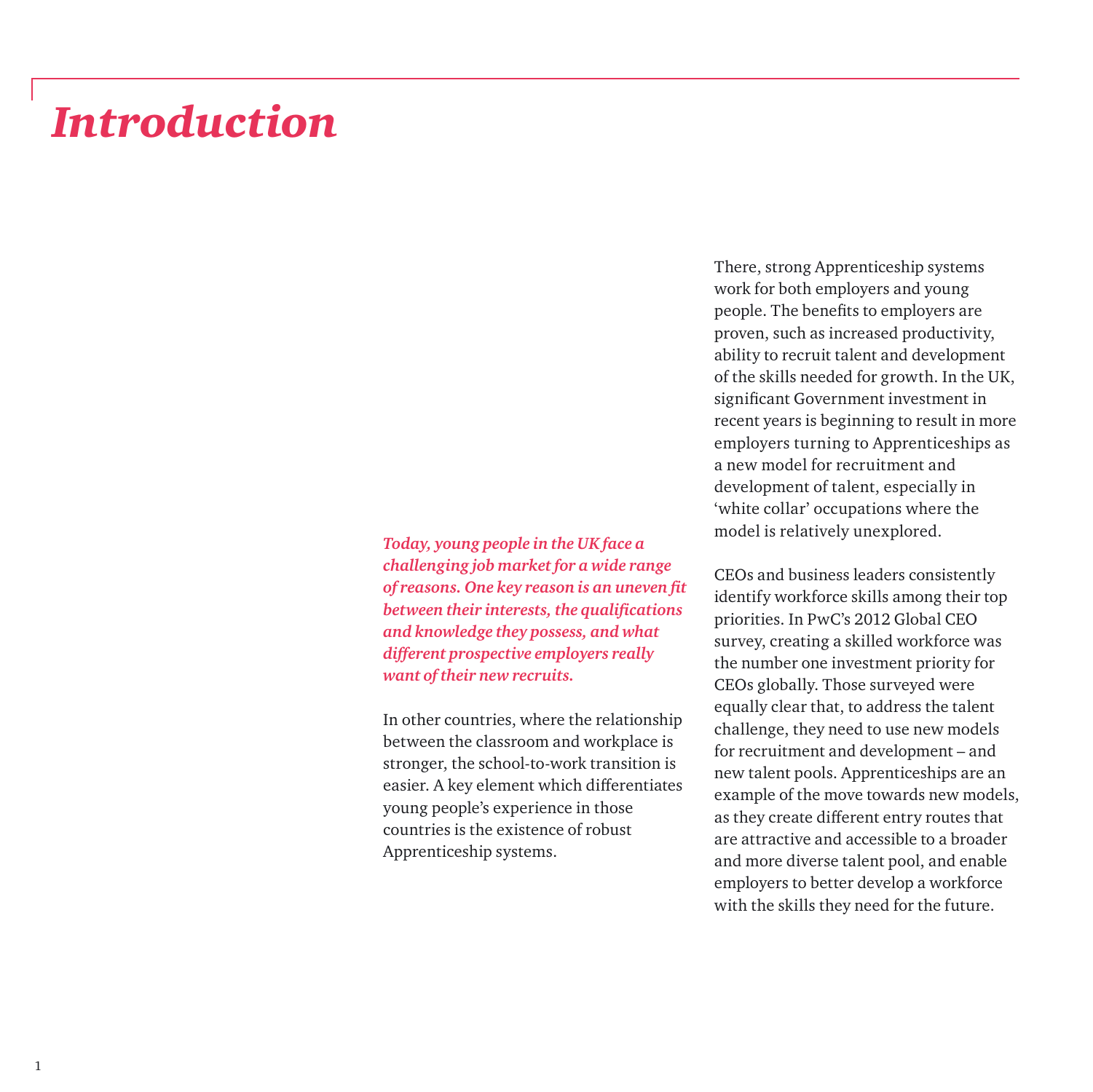One example of this is the new Professional Services Higher Apprenticeship that PwC has developed, in collaboration with over 40 other employers, which broadens access into audit, tax and consultancy occupations. It is the first framework to be designed by employers, for employers, and it demonstrates that businesses are starting to respond to the need to recruit and develop talent in a different way.

But for young people, when it comes to understanding Apprenticeships as a career option, an information gap separates what young people know and think and what employers want and need them to understand. There are several key steps employers can take to close the gap, which we consider in this Talking Points publication. Employers have a real role to play in closing this information gap, and stand to gain the benefits of doing so. They are perfectly placed to work with schools and colleges, at minimal cost, to give young people access to relevant, reliable information about the workplace, to inspire and inform their career choices and improve awareness of alternatives to university, such as Apprenticeships. In return, employers can help to secure the flow of talent that will underpin their growth.

#### *What is an Apprenticeship and what are the benefits?*

An Apprenticeship is a mix of real work, and on and off-the-job learning. Apprentices earn a wage and gain real work experience, while working towards a nationally recognised qualification. Apprenticeships can take between one and four years to complete, depending on the level of the Apprenticeship, the Apprentice's ability and the industry sector. They are available at a number of levels, rising in difficulty from Intermediate, to Advanced, to Higher Apprenticeships.

There is a strong business case for employers to offer Apprenticeships, because of the numerous benefits they bring. Apprenticeships enable employers to access new talent pools as they develop the workforce they need to grow, creating a strong talent pipeline for the future. They are also a good way of diversifying the workforce, as broadening access routes to work will attract a wider range of people. A diverse workforce brings different skills, experiences and ideas to business issues, which deliver proven benefits for employers.

Having Apprentices as employees also makes for greater productivity and contributes to a motivated and satisfied workforce. Recruiting and championing Apprenticeships also enables businesses to make a contribution to local communities in which they operate, and fosters social mobility. Substantial support from Government subsidises the training costs for Apprentices, and the National Apprenticeships Service also helps employers to fill their Apprenticeship vacancies.

Apprenticeships work for young people too, by giving them an alternative route into work. They will gain a nationally recognised qualification, work experience and get paid at the same time as studying. An Apprenticeship gives them a strong foundation of transferable skills, on which to build through Higher Education and further studying, or by progressing to other jobs.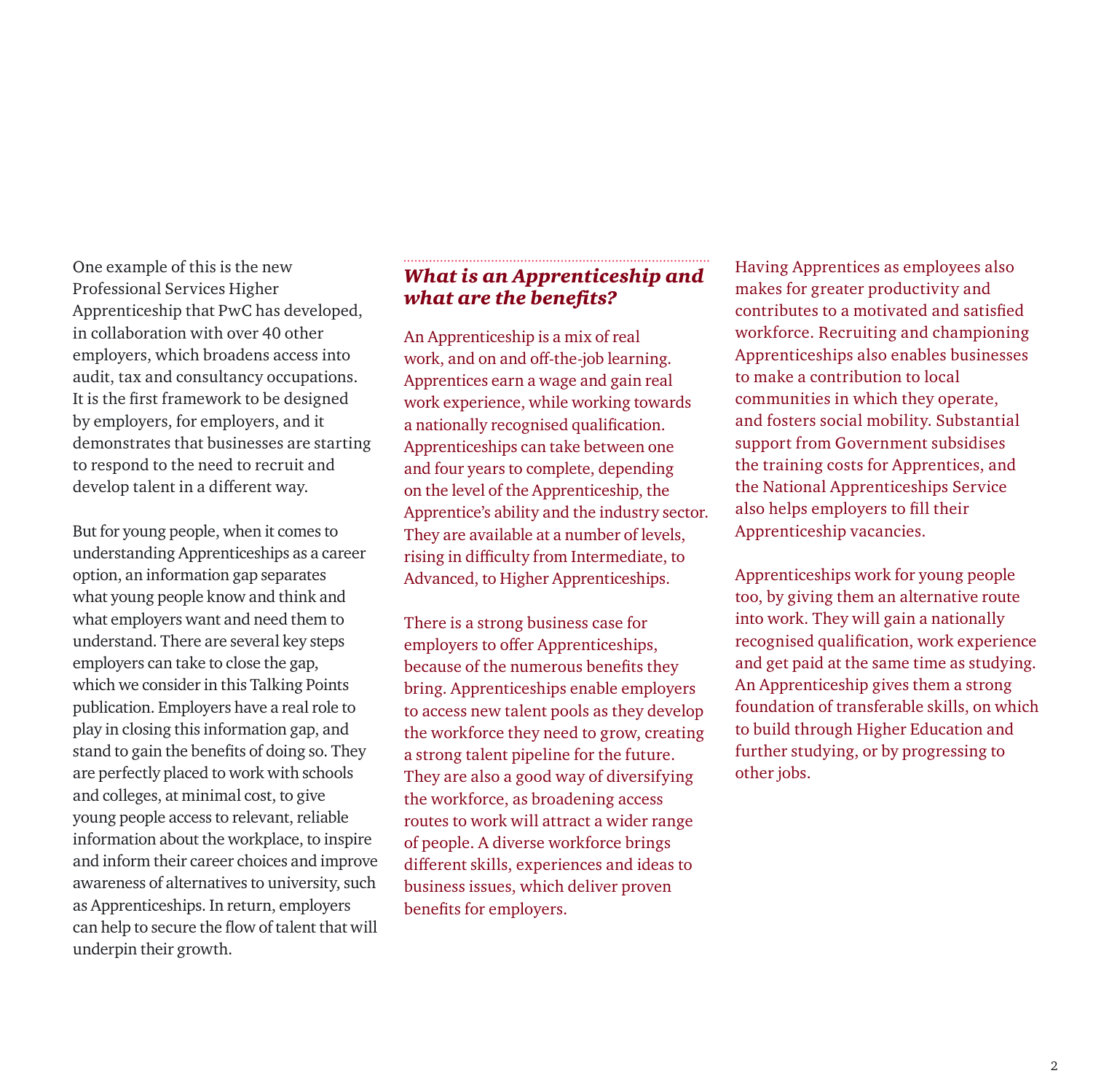## *Limiting, risky and second best but... intriguing: how young people view Apprenticeships*

Over the last five years, a series of studies has revealed a consistent picture of the way young people view Apprenticeships. Young people's understanding of what Apprentices are is hazy. There is a default view that Apprentices are stereotypically male, and are narrow in terms of the vocational or occupational choices available. When pressed, young people express serious concerns that following an Apprenticeship will limit or risk their career prospects; yet they are intrigued by the idea of an earn-and-learn model of training to take them into adult life.

**Limiting:** A common misconception of Apprenticeships is that they may limit future careers choices and academic progression. A great attraction of university study is that career decisions can be deferred, while knowledge and skills which are widely assumed to increase employability are developed. Asked what would make Apprenticeships more attractive, a majority of young people say they would be more likely to apply if they thought they would not be tied down to a particular job in the future or if the Apprenticeship provided an ultimate route to university.

**Risky:** The perception that Apprenticeships can limit future employment opportunities make them appear a risky prospect to many young people. This is reinforced by a widespread misunderstanding that Apprenticeships are what you do if you do not get the grades to progress academically: a second-best option. Moreover, young people are unsure how positively employers really see Apprenticeships. A specific risk is evident for young women. With Apprenticeships seen as largely a male preserve, a key concern among potential female Apprentices is that non-traditional workplaces will be unfriendly towards them.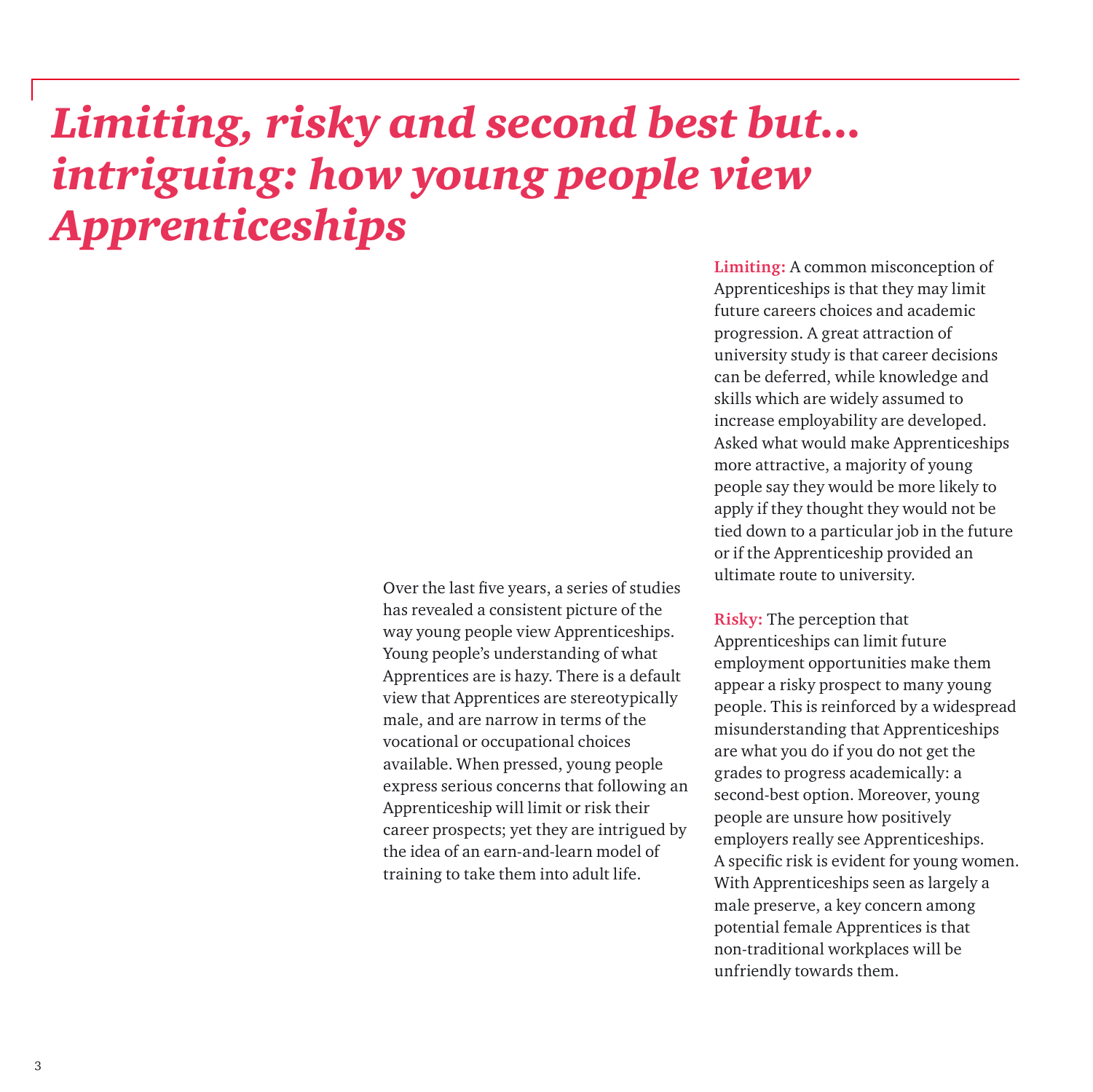**Intriguing:** And yet there is a high, and growing, interest in the idea of Apprenticeships. Large majorities of teenagers surveyed like the idea of jobs which have structured training and want to know more. In the new era of university fees, growing numbers of young people are interested in going straight into the workforce from school or college, bypassing higher education.

#### *Improving access to information*

Access to reliable information can transform the way in which young people make decisions. Young people often have a limited understanding of local job markets, and yet we assume that they will make optimal choices in their pursuit of the qualifications and training necessary to build their careers. But they can only do this effectively if they have access to the right information, which employers are ultimately better placed to provide than teachers and schools.

#### *Teachers and Apprenticeships*

Teachers are potentially an influential source of information about Apprenticeships, but they often do not have the knowledge to direct prospective pupils towards Apprenticeship routes. The Education and Employers Taskforce and the Times Educational Supplement (TES) in 2012 asked secondary school teachers how confident they were about advising young people on what an Apprenticeship is and how to go about getting one. 52% were 'not at all confident' about advising young people on Apprenticeships.

Wider survey work by the Edge Foundation has highlighted that teachers underestimate the extent to which parents, young people and employers value Apprenticeships as a realistic alternative to academic study. Such polling reveals a teaching workforce with limited understanding of Apprenticeships, but a desire for young people to access

more informed knowledge about what they are and how to secure one. Young people would benefit from better knowledge about Apprenticeships as an alternative career option, which would enable them to more effectively seek support on how to access them. Although career professionals do play key roles in advising young people about Apprenticeships, the same TES/Taskforce survey showed that 80% of career professionals thought it 'very important' for pupils to hear directly from employers/ employees about jobs and careers, a finding which is consistent with many other studies. This is why employers are uniquely well situated to work with teaching staff and careers professionals to give young people the information they need to think broadly and confidently about their futures.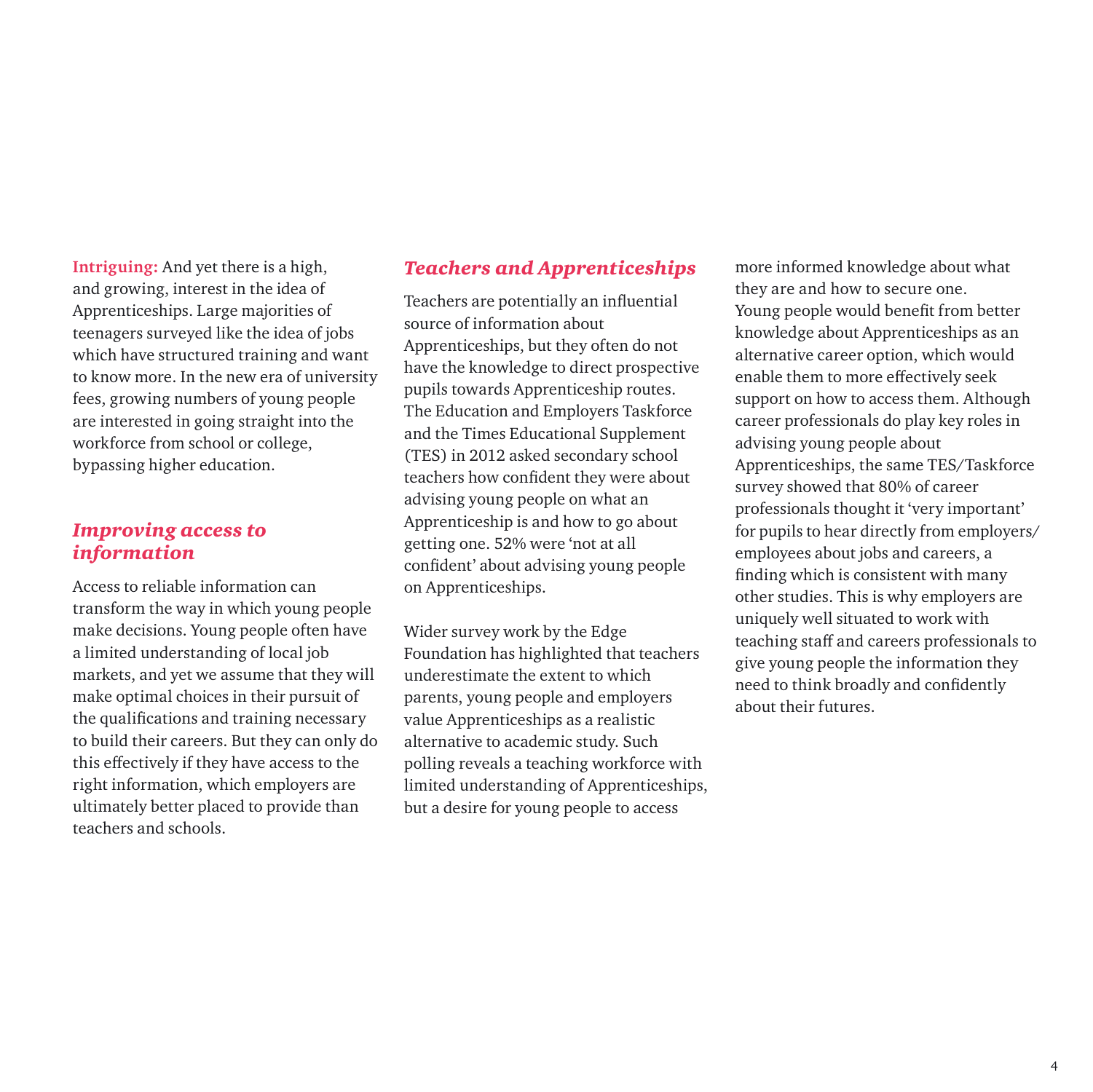#### *Learning from good practice: a case study from Switzerland*

Research by the Organisation for Economic Co-operation and Development (OECD) has shown that where study and work for young people are combined, and robust Apprenticeship systems are in place, they successfully combat youth unemployment. But in the UK, a much lower proportion of young people follow an Apprenticeship compared to other European economies. This represents an opportunity to learn from practices in other countries to better inform young people about Apprenticeships and what they have to offer.

The Swiss Apprenticeship system is widely regarded as the best in the world. Two-thirds of Swiss teenagers follow programmes in vocational and technical education, typically through formal Apprenticeships, which are offered by one-third of Swiss companies. Swiss employers are confident that Apprentices pay their way by increasing productivity, completion rates are very high and progression on to continuing professional education at university level is

commonplace. What is interesting about the Swiss system is the strategic way in which young people are exposed to potential Apprenticeship employers while still at school, so that they can make informed, successful decisions about their futures.

In contrast to the UK, where periods of work experience have been designed to give young people a generic taste of the workplace, in Switzerland work experience is very much about career exploration. It is a taste of a potential future. Preceded by careers fairs and half-day workplace visits, the aim of the Swiss system of work experience is to place young people with employers able to offer Apprenticeships. During placements, a pupil can expect interview practice and to spend time with an older worker close to completion of their own Apprenticeship. Multiple placements are common, some in term time, some during holidays, often of one or two weeks duration. For young people, the experience gives them confidence that they are making the right choices. For employers, it is an opportunity to demonstrate the real nature of the Apprenticeship. It is a system that works: 61% of Swiss teenagers are offered an Apprenticeship place by an employer with whom they had undertaken a work experience placement while still at school.

Judith Compton, Assistant Director at the UK Commission for Employment and Skills, reflecting on a recent study visit to Switzerland, states: "People around the world regard the Swiss model of Apprenticeship as world-beating. One of the things that make it so good is its strategic approach to initial Apprentice recruitment. Employers work closely with schools to make sure that young people have a real understanding of what their Apprenticeships have to offer. Young people in Switzerland go into Apprenticeships with their eyes open, and employers get better recruits. Such effective recruitment strategies play a key role in explaining the high retention and success rates of Swiss Apprentices."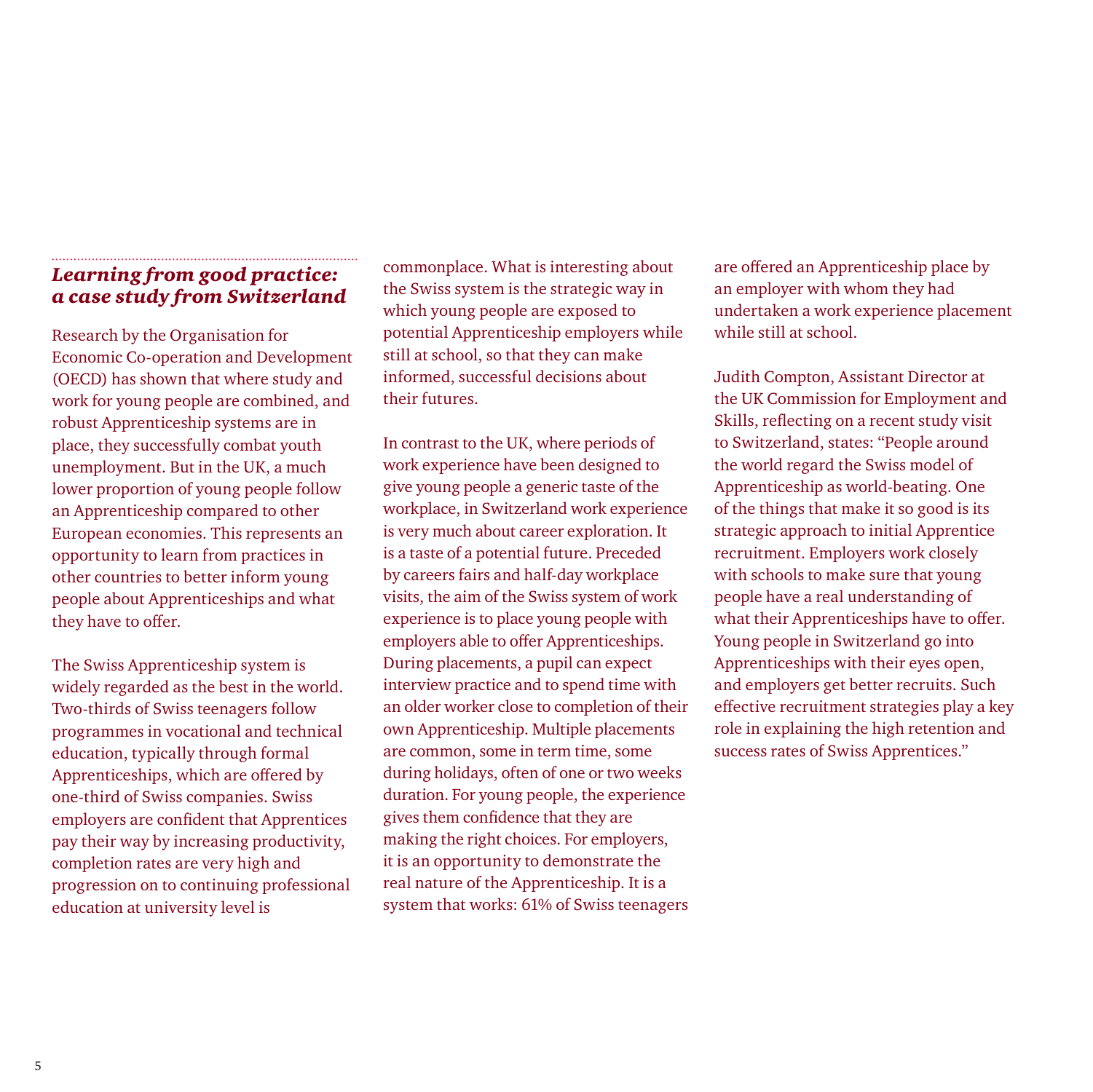## *Challenging perceptions, growing demand: three practical steps to take*

There are three steps that employers can take to address the information gap, challenge perceptions and provide young people with practical support to help them get into Apprenticeships which match their interests, skills and ambitions.

#### *1. Attend careers fairs and give careers talks*

Strong evidence suggests that employers of all types and sizes are keen for their staff to speak to school pupils – for example through initiatives like Inspiring the Future , which matches schools with willing volunteers from employers. Careers talks or careers fairs are opportunities for businesses to communicate key information about themselves, including how an individual could go about joining the company.

First-hand exposure to employers can be the most effective means by which young people can explore career ambition and understand the qualifications and experience which are most highly valued by prospective employers. If an employer takes Apprentices, a careers talk is a great way to let young people know that this is an option. Encouraging a current or recent Apprentice to give the careers talk themselves is an even better way to inspire and inform young people about the Apprentice options open to them.

There is evidence that young people are particularly respectful of, and attentive to, working people they come into contact with. They see them as being able to provide honest, reliable information, prompting them to think more widely about career aspirations. Young people listen to them in a different way to teachers and parents: 88% of young adults who heard from three or more employers about careers while at school say it helped them decide on a career, with 28% saying it helped a lot, but just 11% had the opportunity to hear from at least three working professionals before leaving school or college.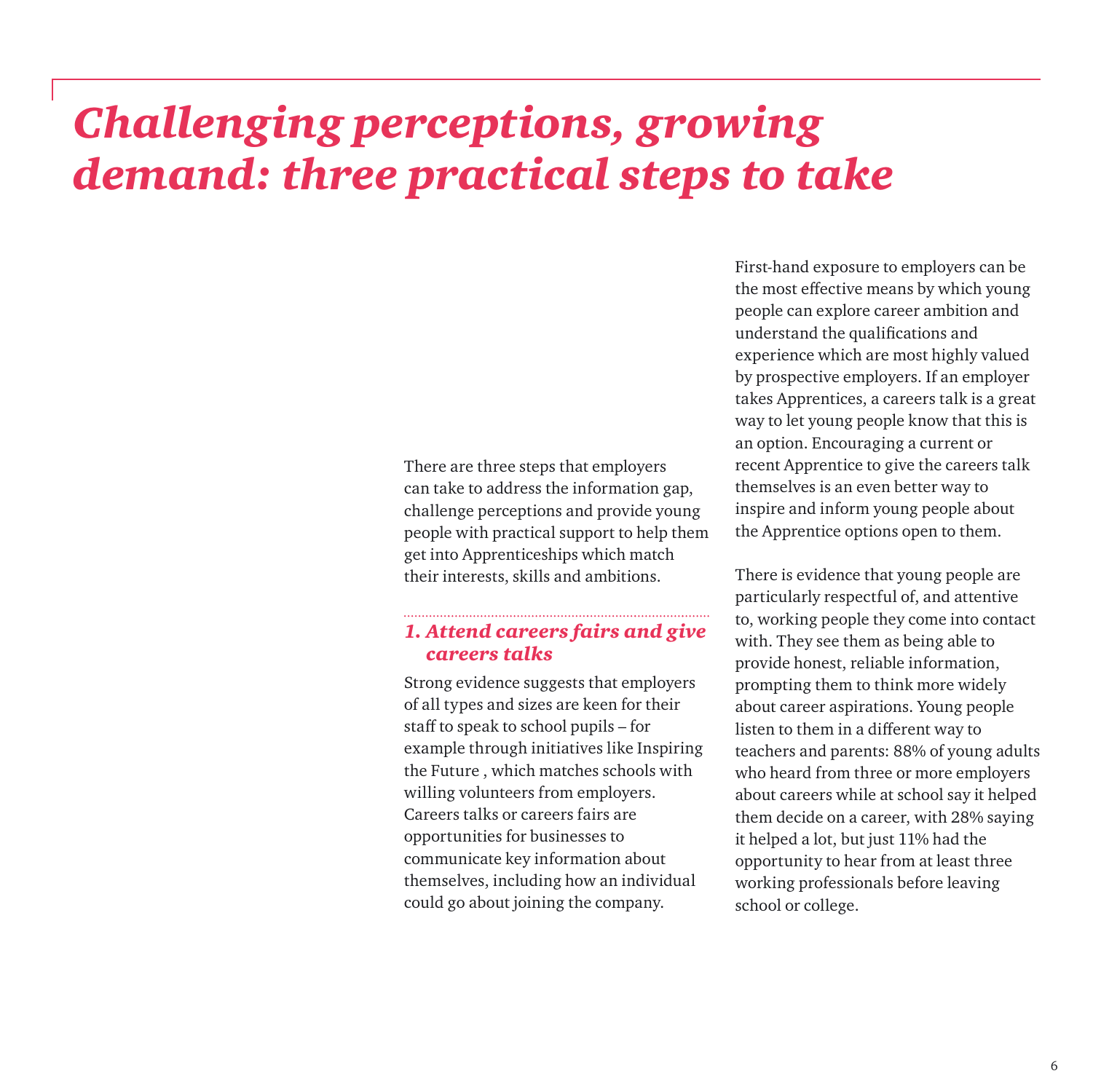**Perceptions of Young People (aged 12-16) on the Usefulness of Different Sources of Information Experienced in Influencing Career Choices**

School-Mediated Workplace Contacts (average perception of 4 information sources: meeting an employer; attending career fairs/exhibitions; talk to students who are in college/university or employment; work experience)

Public Information (average perception of 4 information sources: books/ magazines/newspapers; websites/ online sources; tv and radio; company/university brochures)

Close Ties (average perception of 2 information sources: parents/ guardian; friends/other relatives)



Percentage of respondents finding information sources:

very useful somewhat useful not useful

*2. Offer work experience or job shadowing* 

Employers are well positioned to work with schools to support their pupils in progressing successfully to an Apprenticeship. Ofsted has shown that young people who undertook work experience or employment tasters related to Apprenticeships while still in school make much better progress than peers lacking the experience – they are retained for longer and more of them complete their Apprenticeship successfully. Many employers know this already: half of hairdressing firm Sassoon's Apprentices did a work experience placement with the company while still in school. Such practice needs to become widespread.

A key element of any employer's talent pipeline strategy should be to raise awareness of Apprenticeship routes, such as by giving careers talks in schools, and following this up with work experience or job shadowing to give a realistic insight into what the prospective Apprentice can expect.

Source: B-Live Foundation Fieldwork: 2012, 469 respondents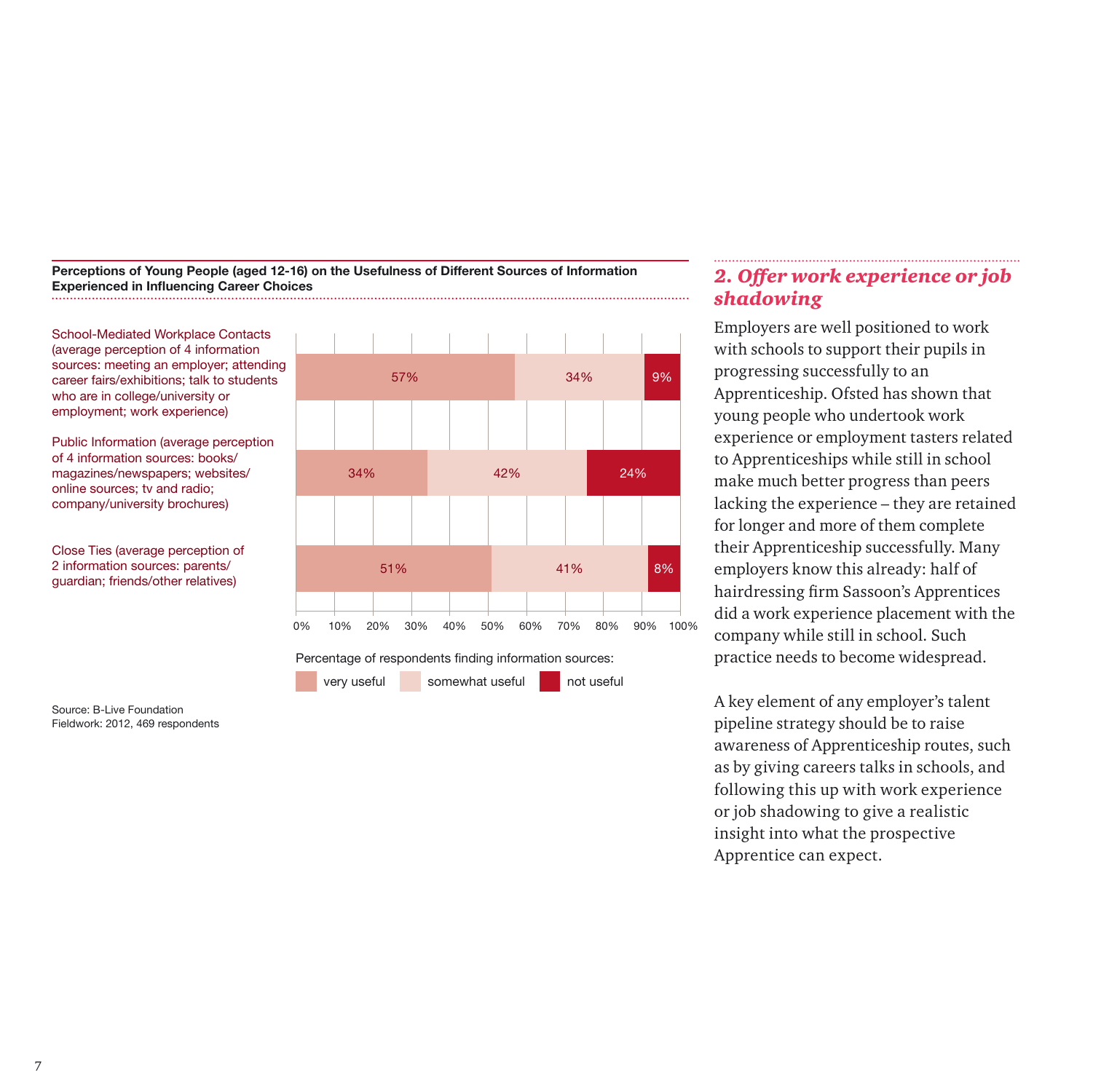#### *3. Bring recruitment processes to life*

By engaging with schools, employers are able to close the information gap for young people about what different Apprenticeships can offer, and how to best prepare themselves for success in applications. By making recruitment requirements as transparent as possible and using language that young people can easily understand, employers can help themselves by increasing the flow of young people with the right balance of skills, qualifications and experience. Short videos, examples of which are available on the National Apprenticeships Service website, of recent Apprentices talking through entry requirements as well as pay and conditions, training and progression opportunities help to bring Apprenticeships to life for employers. More effectively still, mock interviews in schools or at the end of work experience placements bring home to pupils themselves what they really need to do to make the grade.

The value of employer engagement in supporting the effective transitions of young people from education into work is widely endorsed by highly regarded international commentators. The OECD argues that employer contacts are integral to effective careers guidance and states that "schools should encourage an understanding of the world of work from the earliest years, backed by visits to workplaces and workplace experiences."

#### *What difference does it make?*

To be truly effective, employer contacts with young people have to be situated within a coherent programme of careers support where professional advice and access to up-to-date materials supplement first-hand insights into the working world. Contact with employers while at school has a significant impact on employment options for young people, as research by the Education and Employers Taskforce has shown. Young adults aged 19-24 who recalled four or more contacts while at

school are five times less likely to be not in education, employment or training (NEETs), and if in full-time employment, earning 18% more than their counterparts who recalled no contacts. By engaging with employers while still at school, young people better navigate their way through the system and end up with employers who most value their skills, attitudes and ambitions.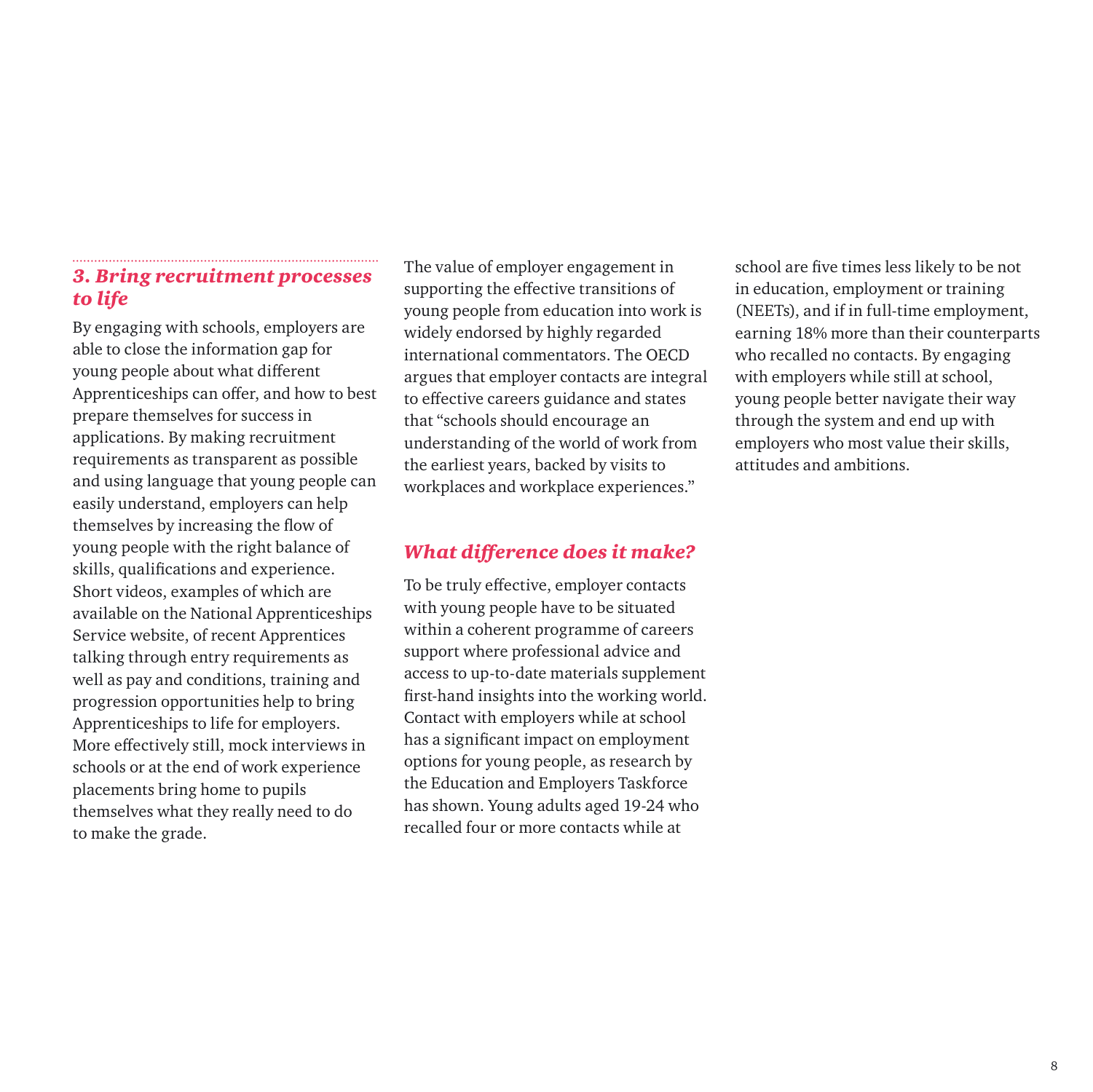## *How can you inspire the future?*

For employers wanting to take the first practical step and start giving careers talks, Inspiring the Future can help. It is a free service which allows state schools and colleges to connect with employee volunteers willing to speak to young people about the jobs they do and the routes they took into them. It is particularly relevant for raising awareness about Apprenticeships, as, when registering, organisations are asked to disclose their interest in Apprenticeships, making it easy for schools and colleges to find the right people. Inspiring the Future works for organisations of any size, and can be integrated into Corporate Social Responsibility (CSR) programmes. The scheme is all about making it easy for teachers to find people to give informed careers insights to pupils. Find out more at **www.inspiringthefuture.org**

#### *The employer perspective on Apprenticeships and Inspiring the Future:*

#### **David Way, Chief Executive, National Apprenticeship Service (NAS)**

"We know that young people who have had work experience, workplace visits and careers talks at school, are much more likely to be successful in securing an Apprenticeship. This is because, quite simply, they have a much better understanding of what the world of work and an Apprenticeship has to offer. These types of school-age employer contacts make a real difference to the employment prospects of young people and pay handsome dividends to employers seeking out the best of young talent."

**Sir Roger Carr, President, CBI and Chair of Centrica** "Inspiring the Future has the strong support of the CBI because it is a primary means of giving young people real insight into the growing range of jobs which are available and how they can best prepare themselves for them."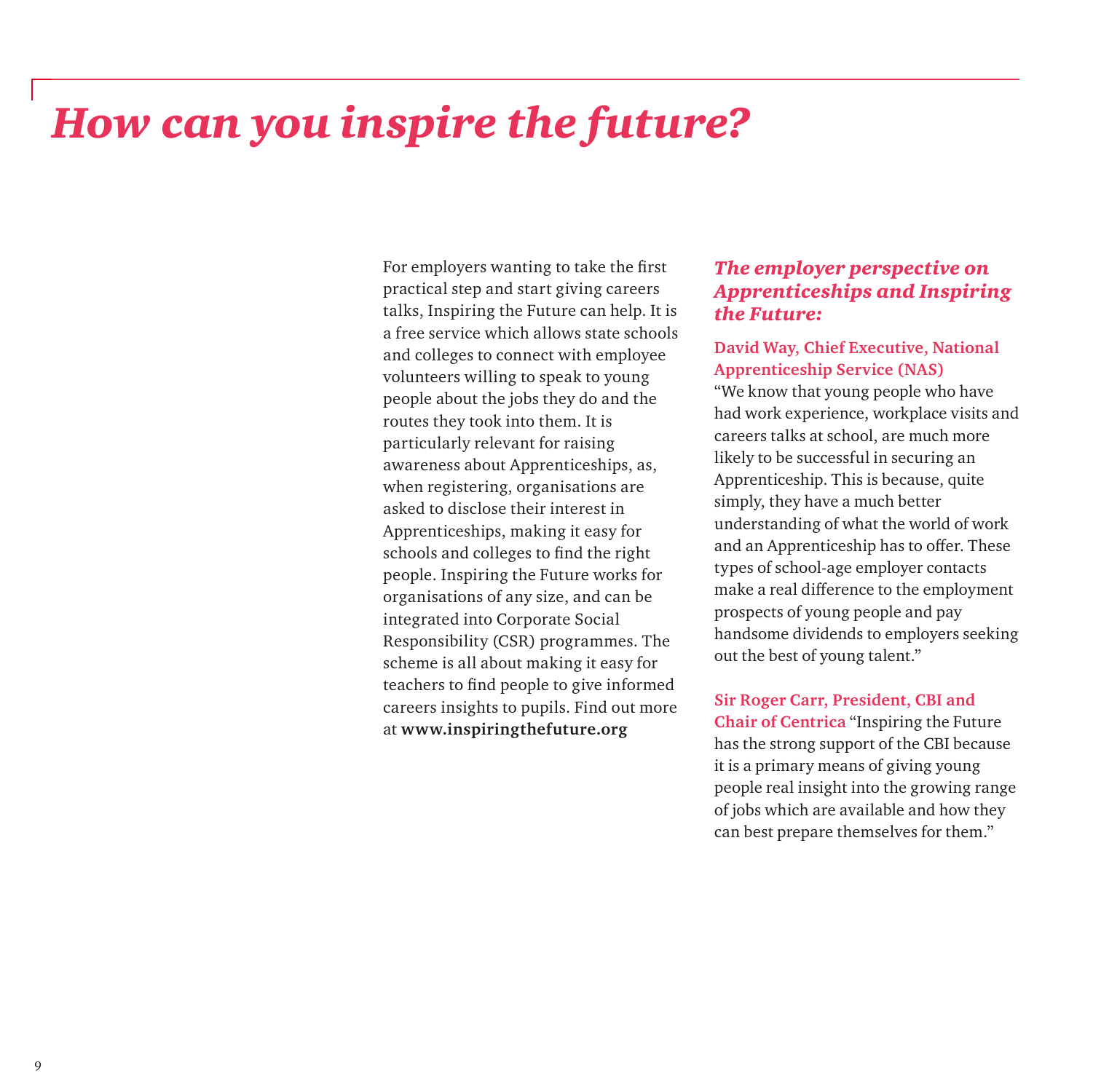#### **Nana Bonsu, Fashion Design Apprentice at fashion design consultancy Anthony Vrahimis Ltd**

"I believe it is important that young people get a first-hand account of what an Apprenticeship is really like. It is beneficial to hear about another route to progressing in a career of their choice, other than college or university, so that they are well informed to make a decision."

#### **Laurie-Ann Benner, Reliability Engineer Apprentice at engineering services company PEME** "The main

purpose [of career events] is to ensure young people know all the career possibilities that are open to them, and the feedback from the talks is always very positive with some students attending college open days and taking on different subjects based on the information given to them."

#### *Case study: PwC*

PwC has a strong track record in recruiting school-leavers into our audit and tax businesses and, in autumn 2012, we welcomed our first Higher Apprentices into the tax and consulting businesses. The firm is focused on building relationships with schools through our Corporate Social Responsibility programme, offering CV workshops and skill development sessions, as well as information events about what it is like to work at PwC. We have also signed up to the Inspiring the Future programme, amongst other CSR initiatives, which will match PwC volunteers from our tax and consulting practices, to state secondary schools and colleges, where they will talk about their jobs, careers, and the education or training they undertook. Volunteers and schools will be connected across the UK, opening up opportunities for volunteers from across the firm's 35 offices nationwide bringing work and study options to life for young people.

**The Apprentice perspective Case study: PuC BuC** Gaenor Bagley, head of people, PwC said:

### $cc$

*This is a simple idea, with far-reaching consequences. We have to demystify the world of work, business and what young people's options are for study, if we are to realistically attract a wider range of people to the professions.* 

*"My own experience back in the classroom shows this will also be a great opportunity to help teachers and education bring subjects like maths, english and science to life for students. Seeing how these subjects and skills can be used in everyday work, and where these subjects can go in terms of jobs, breaks down misconceptions about access and opportunity.* 

*"The routes into work and training are changing. By expanding young people's knowledge of those routes into work, we can help them to consider alternatives to university, such as Apprenticeships, and offer access to our profession to a broader range of people."*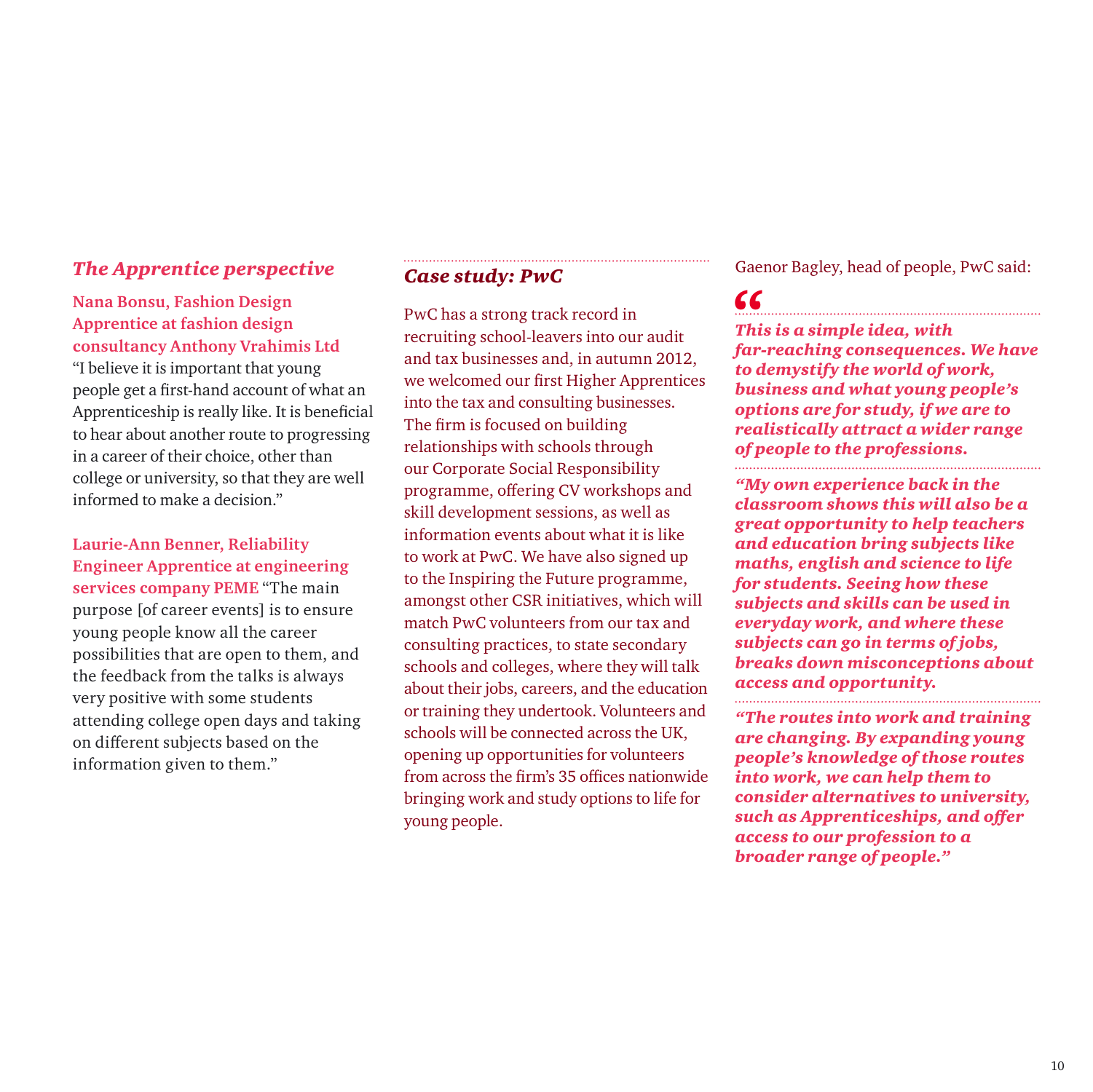## *Conclusion*

The school-to-work transitions of young people in the UK are becoming more difficult; one of the primary obstacles is the lack of knowledge of the depth and breadth of opportunities open to them and what they need to do to compete for available jobs.

Employers themselves face specific challenges because young people know little about Apprenticeships and suspect that they may limit their career ambitions and risk their future prospects. However, there are strong business benefits for employers who take on Apprentices, and support for the Apprenticeship model of recruitment is growing amongst UK employers.

The world's best Apprenticeship systems routinely connect employers with young people while they are still in full-time education. Employers must take the opportunity to work with schools to give young people better access to the information they need to make informed and confident decisions about their futures, and support them to become excellent applicants for Apprenticeship vacancies.

There is also good evidence to show that both employers and schools stand to gain by working together more closely, especially if it is free and easy for them to do so through initiatives like Inspiring the Future.

Government investment in Apprenticeships, such as the introduction of Higher Apprenticeships, signals a new ambition for pathways into the working world which allow young people to earn as they learn. This gives employers the chance to change attitudes about the opportunities presented by Apprenticeships, but could also run the risk of further confusing young people about the options that are available. They need to recognise how young people make decisions about their futures and act to give them the information they need in ways that are proven to work best. The costs are low, but there is much to gain for both employers and young people, as Apprenticeships help to secure a strong talent pool for the UK, now and in the future.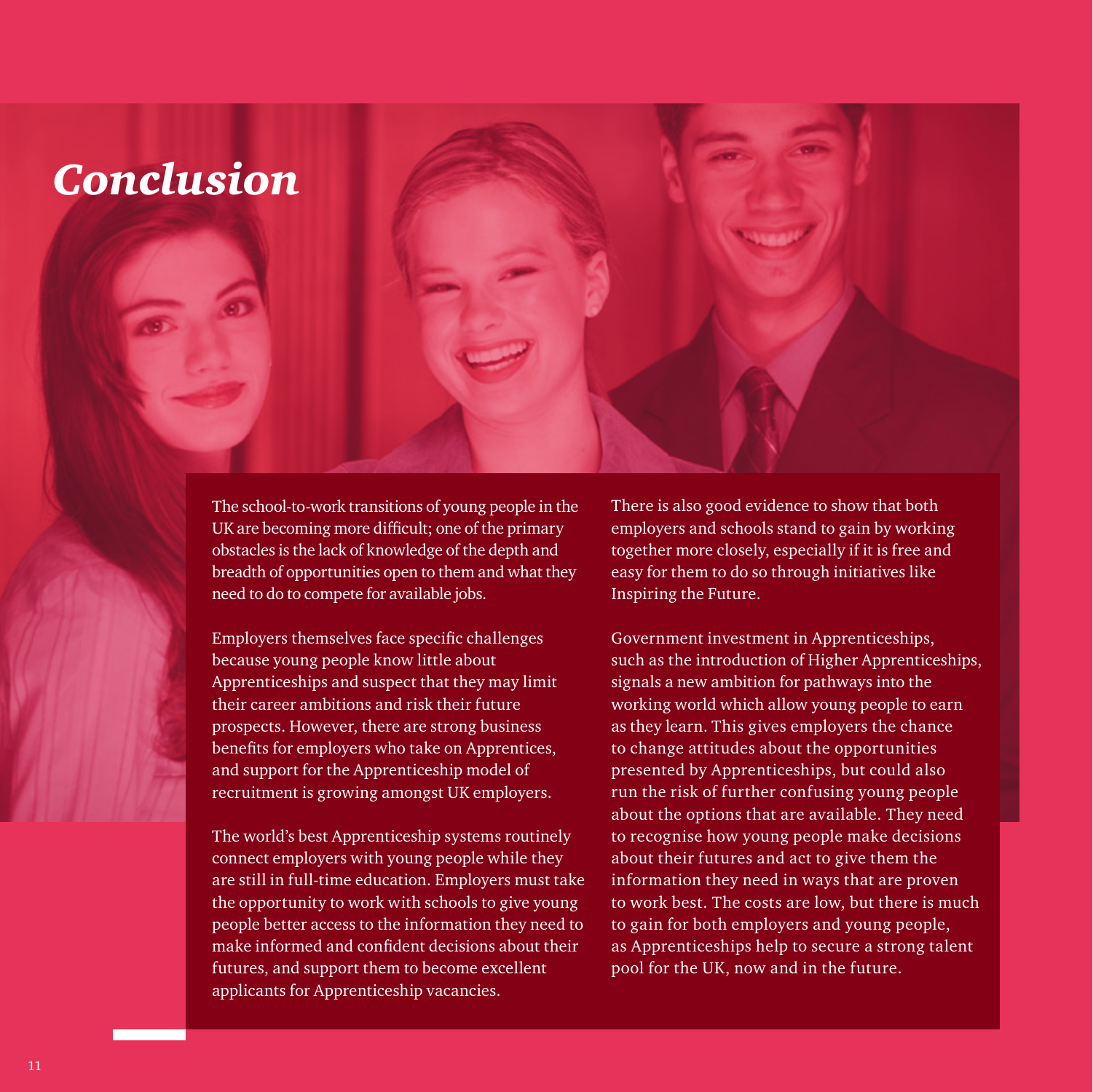### *References*

Beck, V., Fuller, A. & Unwin, L. (2006) "Increasing risk in the 'scary' world of work? Male and female resistance to crossing gender lines in apprenticeships in England and Wales', Journal of Education and Work, 19 (3): 271-289

Beck, V., Fuller, A., Unwin, L. (2006) "Safety in stereotypes? The impact of gender and 'race' on young people's perceptions of their post-compulsory education and labour market opportunities" British Educational Research Journal, 32 (5): 667-686 Hoeckel, K., Field, S. & Grubb, W. (2009), OECD Reviews of Vocational Education and Training: A Learning for Jobs Review of Switzerland 2009. Paris: OECD Reviews of Vocational Education and Training, OECD Publishing

Hoffman, N. (2011), Schooling in the Workplace: How Six of the World's Best Vocational Education Systems Prepare Young People for Jobs and Life. Cambridge, Massachusetts: Harvard Education Press

Lanning, T. & Rudiger, K. (2012) "Youth unemployment in Europe: Lessons for the UK" London: Institute for Public Policy Research (IPPR)

Learning and Skills Council (LSC) (2008). Research into Expanding Apprenticeships. Coventry: LSC

London School of Economics and Political Science: Centre for Economic Performance (2010). The state of apprenticeship in 2010 – International comparisons: Australia, Austria, England, France, Germany, Ireland, Sweden and Switzerland. London: Apprenticeship Ambassadors Network

Office for Standards in Education, Children's Services and Skills (Ofsted). (2012). Apprenticeships for Young People. Ofsted: Manchester,

Office for Standards in Education, Children's Services and Skills (Ofsted). (2011). Girls' Career Aspirations. Ofsted: Manchester

Organisation for Economic Co-Operation and Development (OECD) (2010). Learning for Jobs: OECD reviews of vocational education and training. Paris: OECD Publishing

Organisation for Economic Co-Operation and Development (OECD) (2010). Off to a Good Start? Jobs for Youth. Paris: OECD Publishing

Patel, R. (2012) "Are we there yet?: Vocational education at crossroads" Local Economy, 27(3): 227-231

YouGov (2010), EDGE Annual Programme of Stakeholder Research: Business in Schools. London: Edge Foundation.

YouGov (2012), Edge Teacher survey: report. London: Edge Foundation.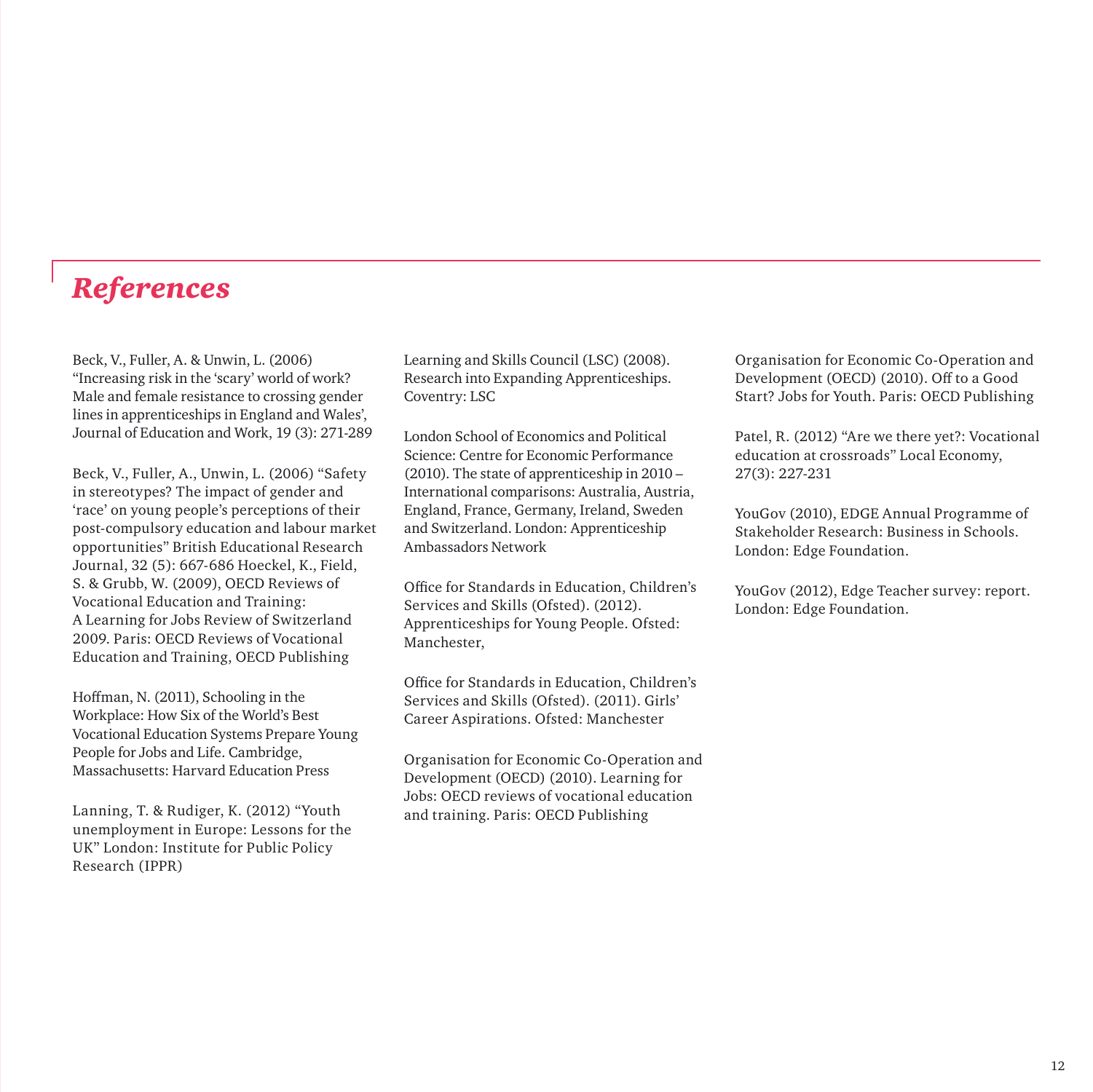### *About PwC*

At PwC we focus on three things for government and the public sector: assurance, tax and advisory services. Working together with our clients across local government, health, education, transport, home affairs, housing, social care, defence and international development, we look for practical, workable solutions that make a difference in solving the pressing challenges that are being faced every day.

As well as bringing our insight and expertise to this sector, we contribute our thinking and experience to the public policy debate through our Public Sector Research Centre. To join this free online community, go to www.psrc.pwc.com and register today for our research and analysis.

## *About the Education and Employers*  **Taskforce** The Education and Employers Taskforce is an independent charity launched in 2009. It brings

together an unprecedented alliance of organisations from education and employment to drive the pace of change and give all young people better access to training, further education and employment opportunities. The founding vision of the Taskforce is to *"ensure that every school and college has an effective partnership with employers to provide its young people with the inspiration, motivation, knowledge, skills and opportunities they need to help them achieve their potential and so to secure the UK's future prosperity."*

To ensure equity, an underlying principle of the charity is that it doesn't charge state schools or colleges for services provided to them; similarly it doesn't charge organisations that seek to offer their staff to volunteer. The Taskforce bases policy and programmes on insights from the most rigorous up-to-date research from around the world. Simultaneously, we are removing the bureaucracy and complexity associated with volunteering in schools through one of our programmes Inspiring the Future.

Visit: **www.educationandemployers.org** and **www.inspiringthefuture.org**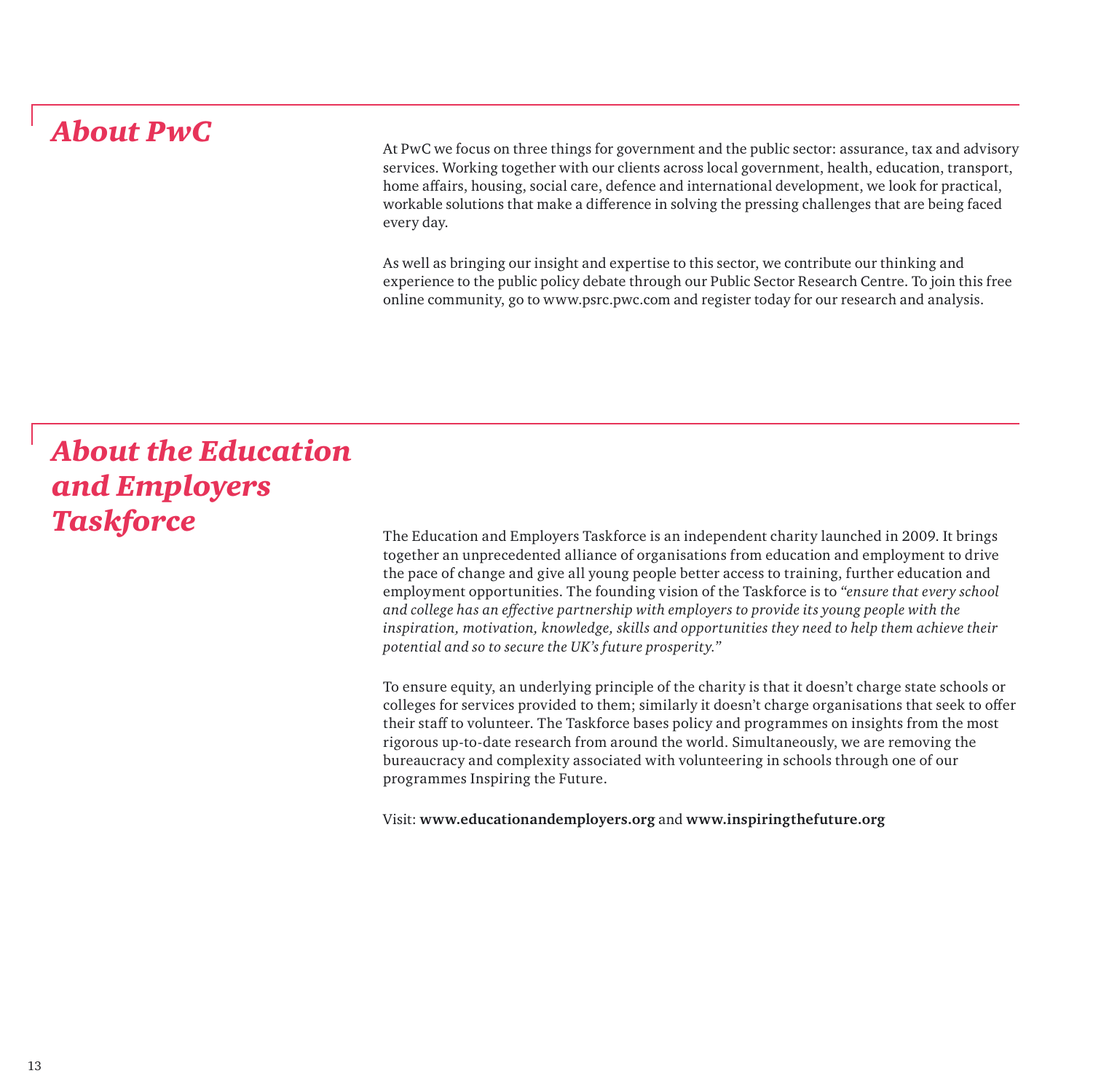### *About the authors*

#### *Dr Anthony Mann*

+44 (0) 203 206 0510 anthony.mann@educationandemployers.org

Anthony Mann is Director of Policy and Research at the Education and Employers Taskforce. He is a former Whitehall civil servant and has worked extensively on employer engagement in education, publishing widely on the impact and effective delivery of provision. He is an Associate Fellow of the Centre for Education and Industry at the University of Warwick and sits on advisory boards for the Institute of Education and National Foundation for Educational Research.

#### *Sara Caplan*

+44 (0) 191 269 4290 sara.caplan@uk.pwc.com

Sara Caplan is a Partner, responsible for leading PwC's Consulting work in the education and skills arena. She worked for 10 years in the FE/HE sector both as Head of the Business School and Director of Registry in a mixed economy College.

Sara leads a number of our education and skills-related programmes including: Achievement for All, a programme designed to raise attainment levels in schools in England, focusing on pupils with SEND, and the development of the Higher Apprenticeship Framework for the Professional Services sector, which will include routes for audit, tax and advisory and the Employer Ownership of Skills programme for Professional Services. Sara is an employer champion for Higher Level Apprenticeships and advises on skills policy on an all-party basis. She is a member of the National Skills Forum and speaks on skills issues extensively on a national basis.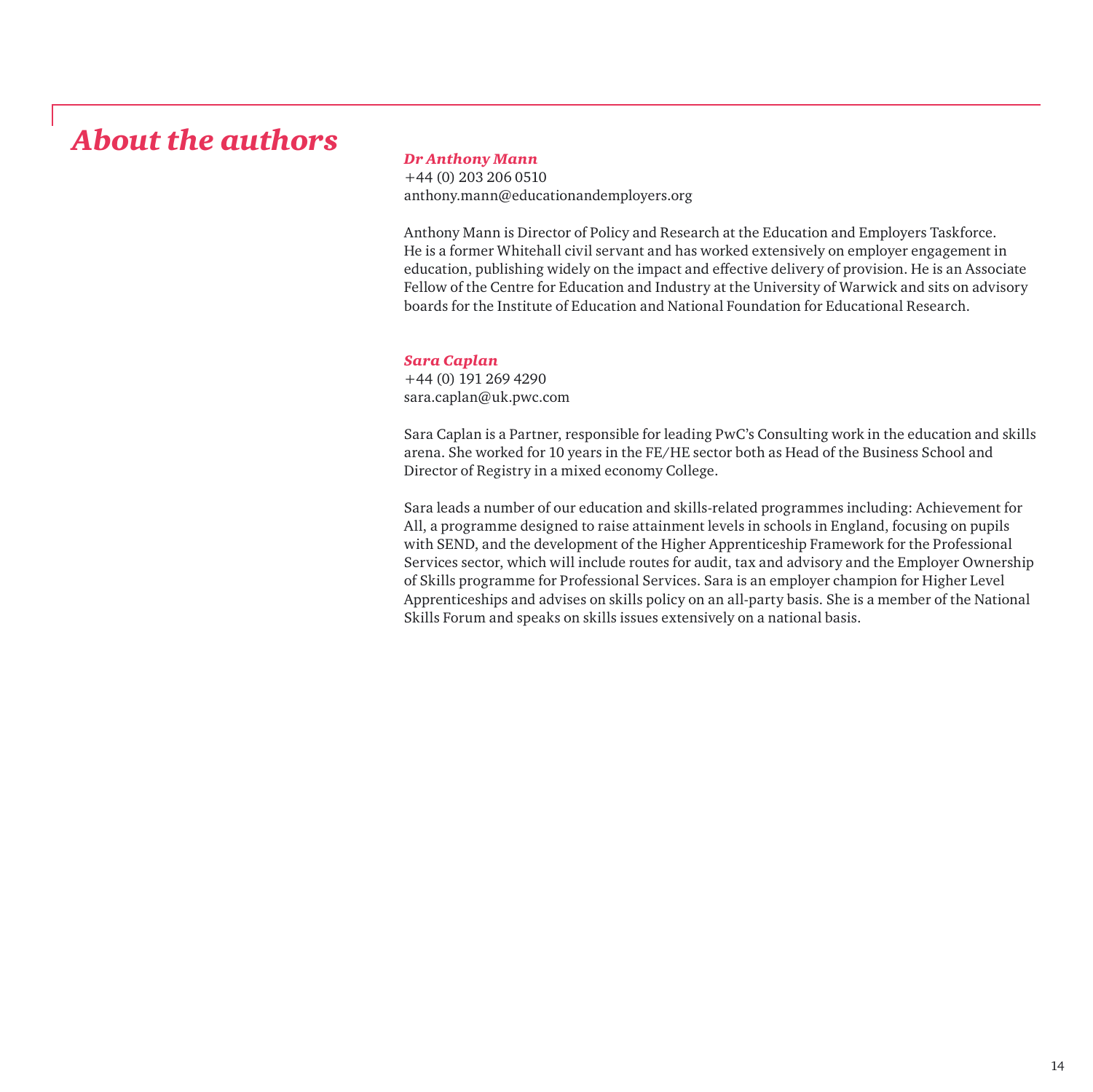### *Contacts*

National Education Practice Leaders

Head of the National Education Practice *John Berriman* 020 7213 4656 john.berriman@uk.pwc.com Audit and Assurance *Ian Looker* 0113 288 2019 @uk.pwc.com

Business Recovery Services *Quentin Cole*

020 7212 6784 quentin.r.cole@uk.pwc.com

Consulting *Sara Caplan* 0191 269 4290 sara.caplan@uk.pwc.com

Corporate Finance *Ray Mills* 0191 269 4284 ray.mills@uk.pwc.com Finance and Accounting *Rachel Taylor* 020 7212 3698 rachel.z.taylor@uk.pwc.com

Forensic Services

*Michael Lowe* 0161 245 2646 michael.b.lowe@uk.pwc.com

Human Resource Services *Ian Tomlinson-Roe* 020 7213 1644 ian.tomlinson-roe@uk.pwc.com Regions

*Roger Marsh* 0113 289 4365 roger.marsh@uk.pwc.com

Tax *Richard Wallace*

0121 265 5904 richard.m.wallace@uk.pwc.com

Transaction Services and Due Diligence

*Philip Bloomfield* 020 7804 4904 philip.bloomfield@uk.pwc.com

#### Regional Education Practice Chairs

#### North

*Roger Marsh* 0113 289 4365 roger.marsh@uk.pwc.com

Midlands *Michael Kitts* 01509 60 4025 michael.kitts@uk.pwc.com

London *Daniel Earle*

020 7212 2536 daniel.b.earle@uk.pwc.com

#### South East *Clive Everest*

020 7213 5497 clive.m.everest@uk.pwc.com

Wales and South West *Lynn Hine* 029 2080 2390 lynn.m.hine@uk.pwc.com

#### Scotland *Paul Brewer*

0131 260 4263 paul.k.brewer@uk.pwc.com

Northern Ireland *Martin Pitt*

028 9041 5403 martin.h.pitt@uk.pwc.com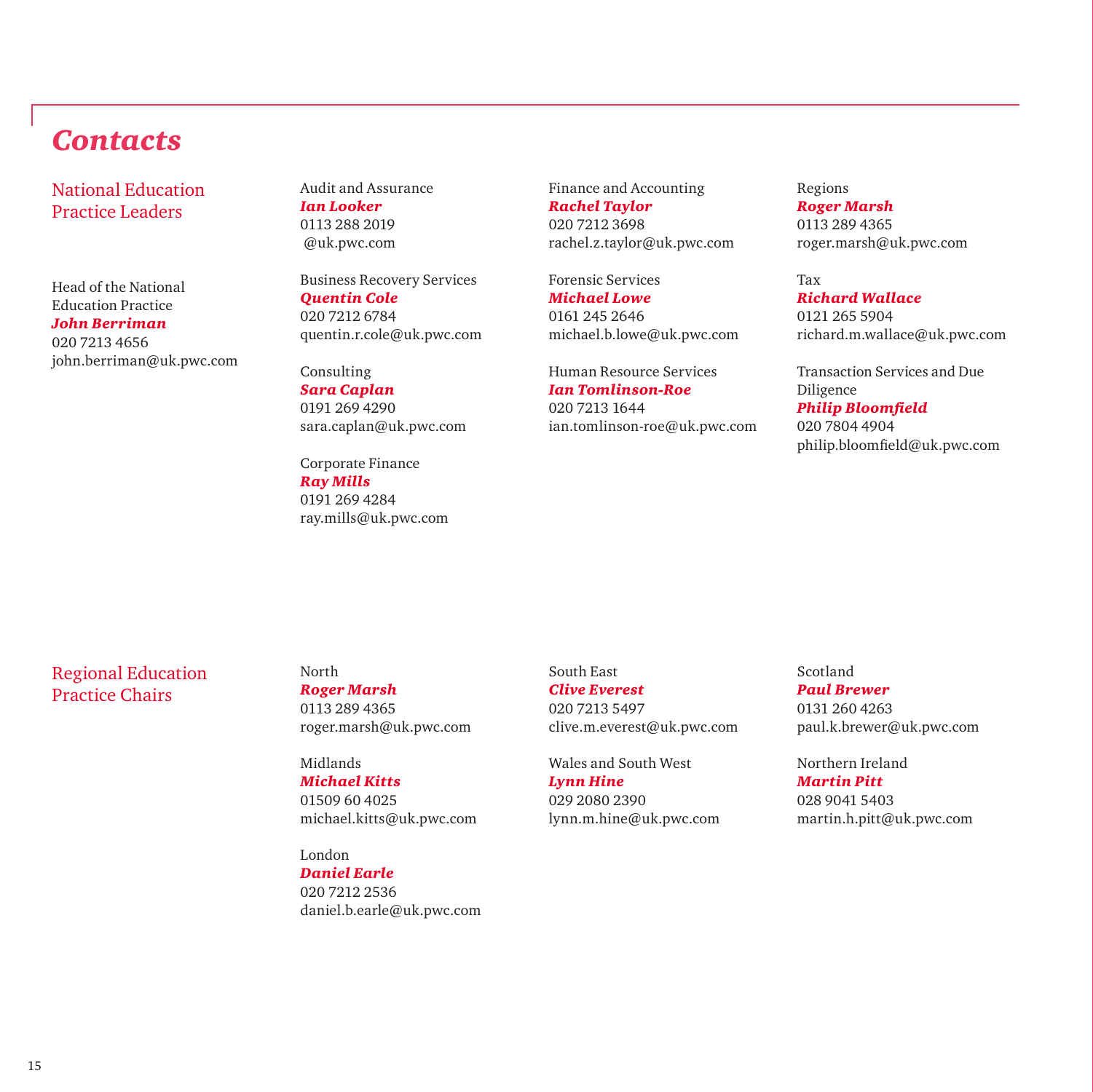#### *Join the debate. www.psrc.pwc.com*

**The Public Sector Research Centre is PwC's online community for insight and research into the most pressing issues and challenges facing government and public sector organisations, today and in the future.** 

**The PSRC enables the collaborative exchange of ideas between policy makers, opinion formers, market experts, academics and practitioners internationally.** 

**To register for this free resource please visit www.psrc.pwc.com**

This publication has been prepared for general guidance on matters of interest only, and does not constitute professional advice. You should not act upon the information contained in this publication without performing app diligence and/or obtaining specific professional advice. No representation or warranty (express or implied) is given as to the accuracy or completeness of the information, and, to the extent permitted by law, Pricewaterhou its members, employees and agents accept no liability, and disclaim all responsibility, for the consequences of you or anyone else acting, or refraining to act, in reliance on this information contained or for any decision

© 2012 PricewaterhouseCoopers LLP. All rights reserved. In this document, "PwC" refers to PricewaterhouseCoopers LLP which is a member firm of PricewaterhouseCoopers International Limited, each member firm of which is a se